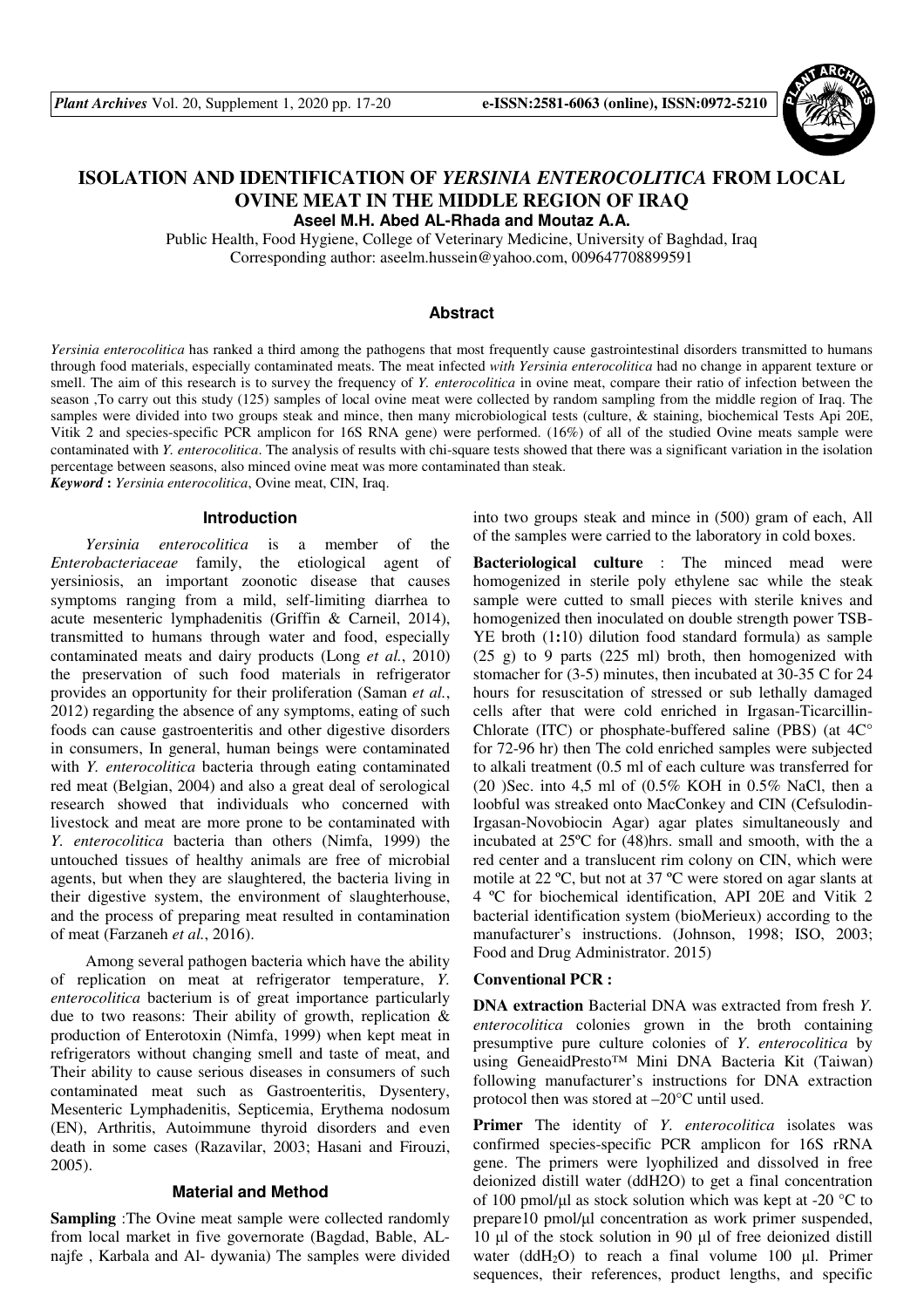targets are listed in Table (1).The PCR conditions for the primers listed in table 2, 10 µl of PCR amplicon were analyzed by electrophoresis on a 2.5% agarose gel. Gels were visualized under a UV illuminator and photographed through gel documentation system. A 100-bp DNA ladder (Bioneer, Korea) was used as DNA molecule size marker.

**Table 1:** Primers used to detect the16srDNA, genes in *Y. enterocolitica* 

| Primer | <b>Size</b><br>$\ln$ BP | Sequence $(5'-3')$                    | Reference |
|--------|-------------------------|---------------------------------------|-----------|
|        |                         | 5'-AGAGTTTGATCCTGGCTCAG-' Hao et al., |           |

**Table 2:** Amplification of 16srRNA gene achieved following condition

| <b>Phase</b>         | $Tm(^{\circ}C)$ | <b>Time</b>      | No. of cycle |  |
|----------------------|-----------------|------------------|--------------|--|
| Initial Denaturation | 94 °C           | 5 min            | 1 cycle      |  |
| Denaturation         | 94 °C           | $30 \text{ sec}$ | 35 cycles    |  |
| Annealing            | $62 \text{ °C}$ | 30 sec           |              |  |
| Extension-1          | $72 \text{ °C}$ | min              |              |  |
| Extension-2          | $72 \text{ °C}$ | min              | 1cycle       |  |

## **Result**

In this study, a total of 125 samples of Ovine meat, including (70) steak and (55) minced ovine meats were randomly bought from five governorate from the middle region of Iraq, out of the all 125 sample there were 33 positive isolate depending on isolation on CIN and ordinary laboratory biochemical test (Uerase +, motile at 22 ºC, but not at 37 ºC, manntiol+ Indole -/+) While there were 23 and 21 positive isolate depending on Epi 20 and Vitik 2 compact

system respectively, but there were only 20 positive sample (16%) for *Yersinia enterocolitica* for 16s rRNA gene as showed in table (3).

After testing and recording the results and conducting statistical tests, we obtained that there was a significant difference  $(P \le 0.01)$  between the season, winter sample had the highest isolation percentage (26%) then spring sample (15%) and the summer sample had the lowest isolation (2.8%) as showed in table (4) and there was a significant difference (*P <0.05*) between steak and mince meat ,the highest percentage was from mince meat (21.8%) while steak meat was(11.4%) no significant difference (*P>0.05*) between the five governorate as recorded in table (5).



**Fig. 1 :** The characteristic growth of *Y .enterocolitica* isolate appeared as deep red center with a transparent margin, or "bull's-eye" on CIN medium.



**Fig. 2 :** The characteristic growth figure 3 *Y. enterocolitica* on SIM *Y. enterocolitica* at  $22^{\circ}$ C at  $22^{\circ}$ C at  $30^{\circ}$ C



**Fig. 4 :** Identification species specific of 16s rRNA gene of *Y. entercolitica* PCR product at the band size 1485 bp. lane (1-21 ) represent gene of 16s rRNA of *Y. enterocolitica* which appear in 20 isolates, visualized under ultraviolet light (after staining).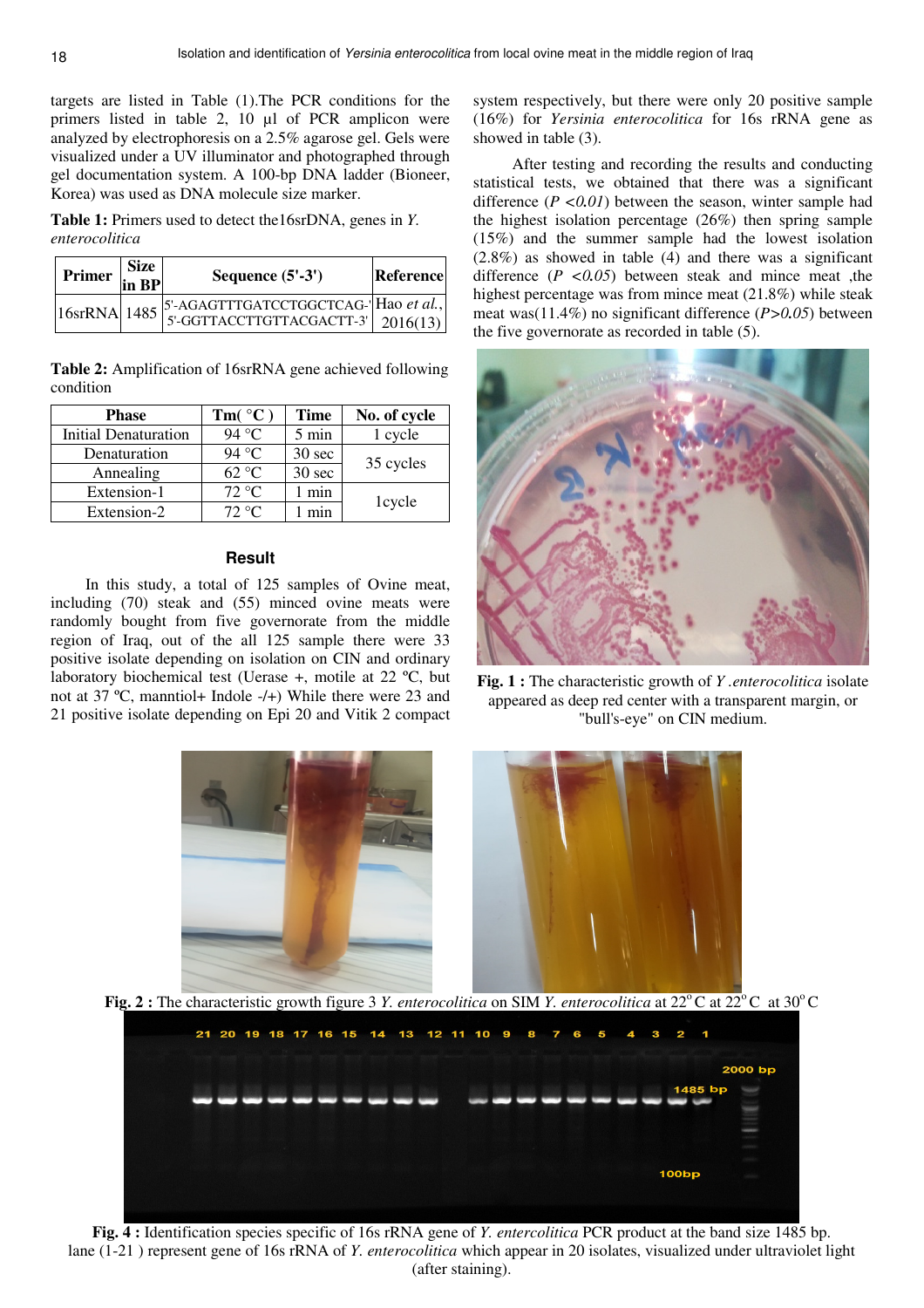**Table 3 :** Isolation of *Yersinia enterocolitica* in different tests .

| <b>Type of sample</b>   | <b>No. samples</b> | No. of cultuer<br>isolate | EpI 20E    | <b>Vitek</b> | PCR 16sgene |
|-------------------------|--------------------|---------------------------|------------|--------------|-------------|
| <b>Local ovine meat</b> | ່າເ<br>⊥∠J         | $33(26.4\%)$              | 23 (18.4%) | $21(16.8\%)$ | 20 (16%)    |

**Table 4 :** Season effect on the isolation percentage of YE from local Ovine meat

| <b>Type of sample</b><br><b>Season</b> |        | No. of<br>samples | No. of isolates | % of isolates |      |  |
|----------------------------------------|--------|-------------------|-----------------|---------------|------|--|
| winter                                 | Steak  | 30                |                 | 20%           | 26%  |  |
|                                        | Minced | 20                |                 | 35%           |      |  |
| <b>Spring</b>                          | Steak  | 20                |                 | 10%<br>15%    |      |  |
|                                        | Minced | 20                |                 | 20%           |      |  |
| <b>Summer</b>                          | Steak  | 20                |                 | $0\%$         | 2.8% |  |
|                                        | Minced | 15                |                 | $6.6\%$       |      |  |
| <b>Total</b>                           |        | 125               | 20              | $16\%$        |      |  |
| Chi-Square $(\chi^2)$                  |        |                   |                 | $17.2*$       |      |  |

 $*(P < 0.01)$ 

**Table 5 :** PCR isolation percentage from steak &minced ovine meat from the governorate.

| <b>Type of sample</b><br><b>Region</b> | <b>Steak</b><br>sample                          | <b>Positive isolate</b> | <b>Minced</b><br>sample | <b>Positive isolate</b> | <b>Total</b> |
|----------------------------------------|-------------------------------------------------|-------------------------|-------------------------|-------------------------|--------------|
| Baghdad                                | 20                                              |                         |                         |                         | 4/35 11.4%   |
| Babel                                  |                                                 |                         | 10                      |                         | 3/22 13.6%   |
| $AL-najf$                              |                                                 |                         | 10                      |                         | 4/22 18.1%   |
| Karbala                                | 12                                              |                         |                         |                         | 4/22 18.1%   |
| $AL$ -Dywana                           | 14                                              |                         | 10                      |                         | 5/24 20.8%   |
| Total                                  | 70                                              | $8(11.4\%)$             | 55                      | $12(21.8\%)$            | 20/120 16%   |
| Chi-Square $(\chi^2)$                  | $\sim$ $\sim$<br>$\sim$ $\sim$ $\sim$<br>$\sim$ | $4.06**$                |                         |                         | 3.75 NS      |

\*\* (P <0.05)NS non significant (P >0.05)

## **Discussion**

Sheep were considered a source of infection with *Yersinia enterocolitica* to other species including human being (Mohammed & Ban, 2018) The bacterial isolates were obtained from 33 out of 125 examined sample in culture media, we have proven that application of single method is not sufficient for reliable identification of *Yersinia enterocolitica* because it is present a special challenge to standard biochemical test systems due to their slow growth, and high biochemical similarity (Savin *et al.*, 2012; Kinga *et al.*, 2018), However, conventional biochemical testing used in this study to confirm identification results of isolation step we used Api 20 system and VITEK 2 Compact system Which can be considered as a first-line method for identification of *Y. enterocolitica* isolates in clinical microbiology (Hans-Jörg *et al.*,1999) ) The 16S RNA gene PCR amplicon still the gold standard in microbial identification (Platt-Samoraj *et al.*, 2006; Momtaz *et al.*, 2013; Alexandra *et al.*, 2015).

The results estimated that 16% (20/125) out of whole sample were contaminated with *Y. enterocolitica* depending on PCR amplicon for 16s rRNA gene and the highest isolation parentage recorded during winter These results are in consistent with the isolation of *Y. enterocolitica* from sheep recorded by (Ban & Muhammad, 2018) whom founded significantly increase in the recovery rate of *Y. enterocolitica*  during the cold months (12%) as compared with temperate and hot months (spring and summer).

Results profile reflect contamination of mincemeat samples with *Y. enterocolitica* in (21.8%) which are close to

the result recorded by (Ali *et al.*,2015) These findings suggest presence of complex scenarios of contamination cycle with *Y. enterocolitica*, contamination may occur at any point from animal farm to markets, shipment of stressed and infected animals, during unhygienic free selling, unknown source of mincemeat, inside abattoirs during slaughtering and evisceration, knives, butcher cutting wood surface, mincing machines, contaminated utensils, during handling and processing of meat by infected and carrier workers, flies, unclean meat environment, etc. (Siriken, 2004; EFSA, 2007). Our study applied on consumer level.

## **References**

- Alexandra von A.; Diana, S. and Corinna, K. (2015) *Yersinia enterocolitica* Isolates from Wild Boars Hunted in Lower Saxony, Germany. Appl Environ Microbiol. Jul; 81(14): 4835–4840.
- Ali, H.A. Al-Shammary; Ibrahim, A.H. Al-Zubaidy and Methaq, G. Abd Al-Rubaey (2016). Prevalence of *Yersinia enterocolitica* in Locally Produced and Imported Veal Mincemeat in Baghdad. International Journal of Science and Research (IJSR) 5(4): 2016.
- Ban Abdul Hussein Saleh and Mohammed, M.Z. (2018) Isolation and molecular identification of *Yersinia enteriocolitica* m in Sheep in south region of Iraq. International Journal of advance Biological research IJABR. 8(1): 143-150.
- Belgian, S. (2004). The presence of *Yersinia entrocolitica*  and other Yersinia species in ground beef in Aydin Turkey, Turkish J. Vet. Anim. Sci., 28: 489-495.